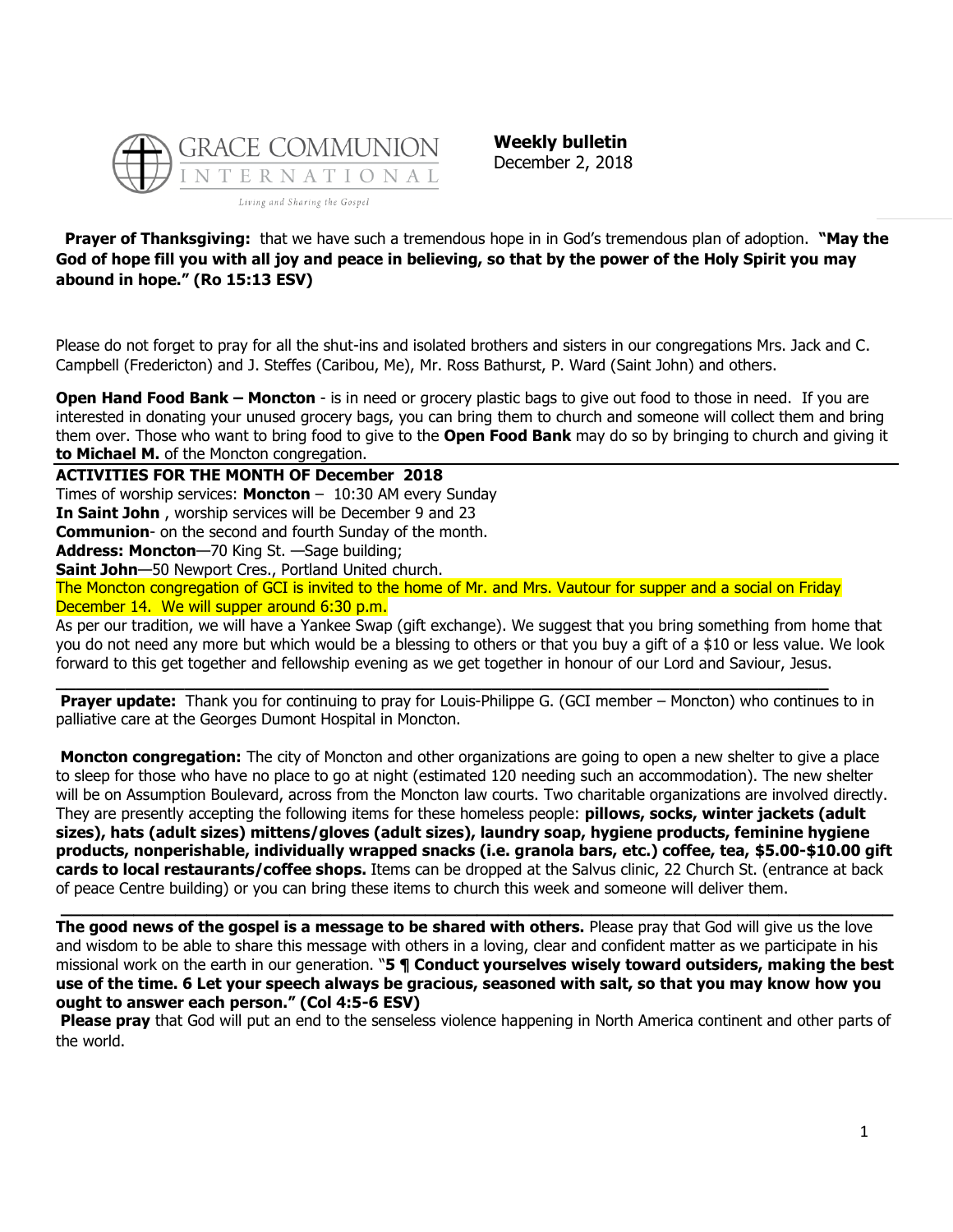**Pray that we will see the good works that God has prepared for us in advance** so that we can enthusiastically participate in the on-going work He is doing now on this earth in bringing people in relationship with him in Jesus by the Holy Spirit.

**Please pray, as per Jesus instructions, the disciples prayer**, **"Our Father in heaven, hallowed be your name. <sup>10</sup> Your kingdom come, your will be done, on earth as it is in heaven" (Matt 6:9-10)** as our world is suffering so much and in need of complete restoration by the King of kings, Jesus. As we are his royal priesthood, let us proclaim the excellencies of him who called us out of darkness into his marvelous light, as we are instructed in 1 Peter 2.

**Pray for the world and for all people**: we live in a world that does not know the way to peace. Important to pray as we are instructed by the apostle Paul  $-$  "1 **¶ First of all, then, I urge that supplications, prayers, intercessions, and thanksgivings be made for all people, 2 for kings and all who are in high positions, that we may lead a peaceful and quiet life, godly and dignified in every way. 3 This is good, and it is pleasing in the sight of God our Savior," (1Ti 2:1–3 ESV)**

## **\_\_\_\_\_\_\_\_\_\_\_\_\_\_\_\_\_\_\_\_\_\_\_\_\_\_\_\_\_\_\_\_\_\_\_\_\_\_\_\_\_\_\_\_\_\_\_\_\_\_\_\_\_\_\_\_\_\_\_\_\_\_\_\_\_\_\_\_\_\_\_\_\_\_\_\_\_\_\_\_\_\_ [THE POWER OF SCRIPTURE READING](https://update.gci.org/2018/11/the-power-of-scripture-reading/)**

Posted by GCI Update on November 28, 2018 under [From the President](https://update.gci.org/category/president/) | Dear Brothers and Sisters,



In the summer of 2012, while pursuing my Doctor of Ministry from Drew University, I was presented with the unexpected opportunity of taking an elective course called Celtic Spirituality. It required that I travel with the professor and six other students by plane to Manchester, England, then by train into Wales, then by van to the village of Aberdaron, and finally by ferry boat to Bardsey Island. Remote and rather barren (see the picture below), Bardsey has only four permanent residents. Nevertheless, it holds a special place in the cultural life of Wales. Due to the large number of Christians buried there, it is known as "the island of 20,000 saints." Legend has it that King Arthur is one of those buried there. As a result, the island attracts large numbers of artists, writers, musicians and pilgrims (my class included).

Greg and Susan Williams



View of Bardsey Island [\(https://frommarshestomangroves.wordpress.com/2015/07/04/bardsey-island](https://frommarshestomangroves.wordpress.com/2015/07/04/bardsey-island-ynys-enlli/)[ynys-enlli/\)](https://frommarshestomangroves.wordpress.com/2015/07/04/bardsey-island-ynys-enlli/) 

In AD 516, an Irish priest named Cadfan sailed to Bardsey with 25 monks and began a monastery that operated through 1537. It was the mission of my class to recreate monastic life some 475 years after the monastery closed. In order to be formed into a monastic community, each of my classmates was assigned one of several roles: abbot, deacon, cellarer, cantor, acolyte, or the one I was assigned: lector. The job of the lector is to prepare the readings assigned for the mass (liturgical church service).

The lector then either reads those long passages or assigns others to read them. I had no idea of the large amount of scripture that is read in these services.



Ruin of the Bardsey Abbey (https://frommarshestomangroves.files.wordpress.com/2015/07/bardseyabbey.jpg)

Initially, my reason for reading the passages had to do with fulfilling a degree requirement. But as I read, I was surprised by the profound, personal impact it had as I experienced the Word of God washing over me. As I went back and forth between Old and New Testament readings, my appreciation for Holy Scripture was renewed and deepened.

The course professor, an Episcopal priest, gave me some special attention (perhaps his Tennessee roots paired well with my North Carolina roots!). He teased me incessantly, noting that though we Evangelicals say we are Scripture-based, we read far less Scripture in our worship services than do churches that follow the historicallyorthodox worship liturgy. He made a strong case for making Scripture reading a primary part of all worship services.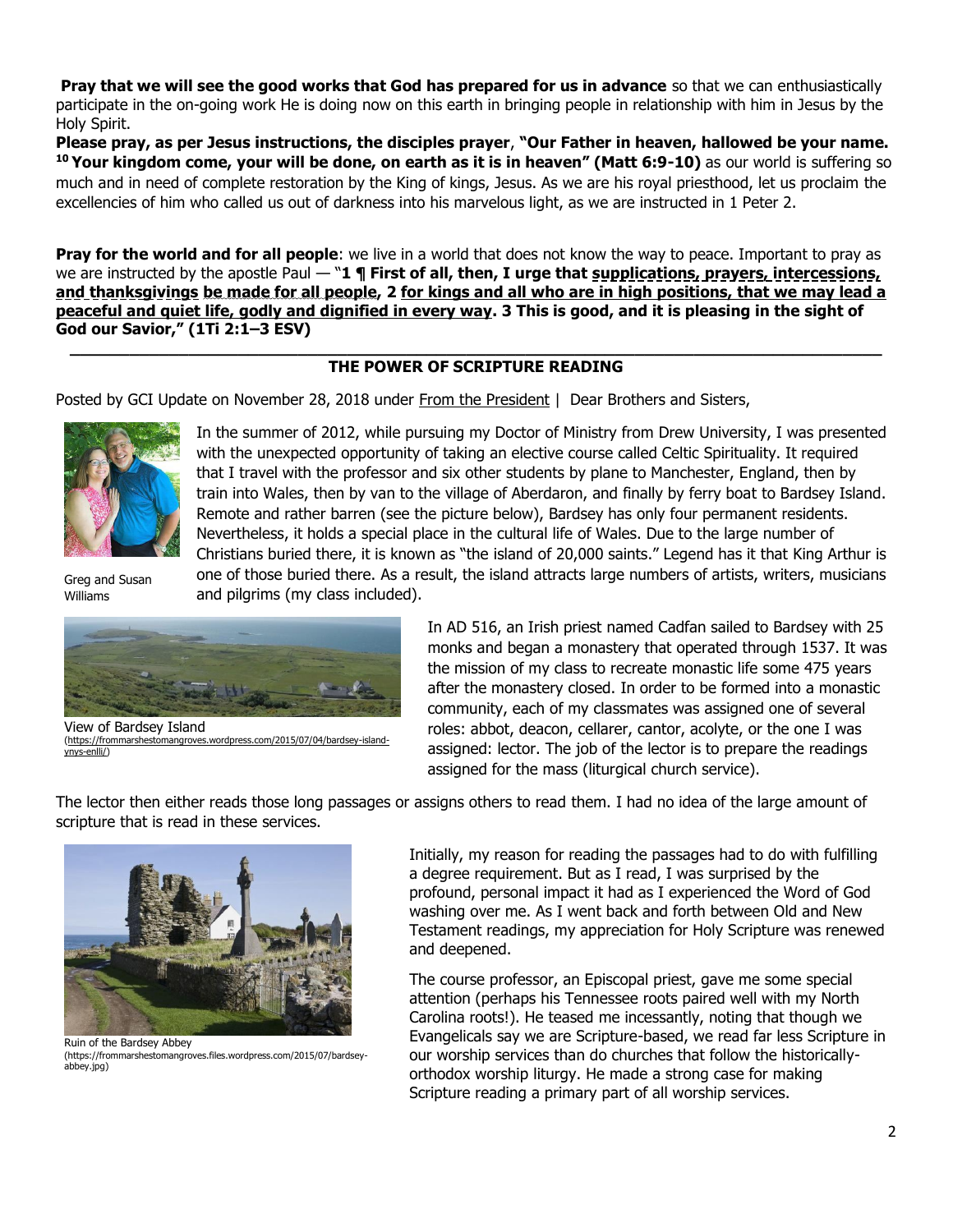Being immersed for a week in Celtic spirituality had a significant impact on me. I was particularly moved by sharing in deep, rich community with fellow students. Together, we prepared meals, engaged in morning and evening prayer, daily mass, and other class exercises. But the takeaway I want to share with you is the profound power of Scripture reading in worship services. If your congregation does not already read significant portions of Scripture in each service, I encourage you to do so.

For two examples of how God is heard through the reading of Scripture, read aloud [Ephesians 5:21-33.](https://biblia.com/bible/niv/Eph%205.21-33) Do you hear God's instruction concerning marriage spilling over into the mystery of the relationship of Jesus to his body, the church? As we listen, our minds become filled with awe and anticipation. The metaphor of being cleansed by the washing water of God's Word infers how Scripture is every bit as inspiring and transforming as it is instructive. Now read aloud [Psalm](https://biblia.com/bible/niv/Ps%20119.9-16)  [119:9-16.](https://biblia.com/bible/niv/Ps%20119.9-16) What do you hear? What do you experience?

I encourage all our congregations to follow the Revised Common Lectionary (RCL) in their worship services. Each week the RCL has assigned Scripture readings (called "lessons")—one from the Old Testament, another from the Psalms, one from the New Testament Epistles, and another from the Gospels. Typically, the sermon expounds on one or more of these passages. You'll find manuscripts for RCL-synced sermons written by GCI pastors and elders in each issue of GCI Equipper [\(click heref](https://equipper.gci.org/?s=sermon+for)or the sermons published to date). Along with each sermon we also provide a *Speaking of Life* video and discussion questions synced with the readings and sermon. I encourage you to take advantage of these resources as you proclaim and celebrate the Word of God.

Reading the Word of God with you, Greg Williams, GCI President

## **[ACCM courses at Home Office](https://update.gci.org/2018/11/accm-courses-at-home-office/)**

 $\_$  , and the set of the set of the set of the set of the set of the set of the set of the set of the set of the set of the set of the set of the set of the set of the set of the set of the set of the set of the set of th

Posted by GCI Update on November 28, 2018 under [GCI News](https://update.gci.org/category/news/) | This article was written by John McLean, Director of [Ambassador College of Christian Ministry\(](http://www.ambascol.org/)ACCM).

"I've got it! I've finally got it!," exclaimed an enthusiastic student on the first morning of the ACCM Jesus and the Gospels course taught at GCI's Home Office over the weekend of October 20-21. "I've finally seen why it really is all about Jesus," the delighted student went on. Along with the other students, she saw clearly why Jesus changes everything.





"I've got it!"

Over two days together we explored and mined the deep, inexhaustible revelation of Jesus contained in the Gospels. Not just revelation, but also the relationship he brings us into with the Father through the Spirit. We learned about the method and message of Jesus' teaching, and how to read Scripture through the lens of Jesus.

In the Christian Leadership course (held concurrently), we explored the theological foundations of leadership through Jesus, and addressed the practical implications and applications of this for leading. As GCI President Greg Williams often says, pastor-led, team-based leadership is the model for ministry and pastoral leadership that we follow in GCI. The course ideally equips participants for living out this model, yielding more effective leading for ministry and mission, while developing healthier churches.